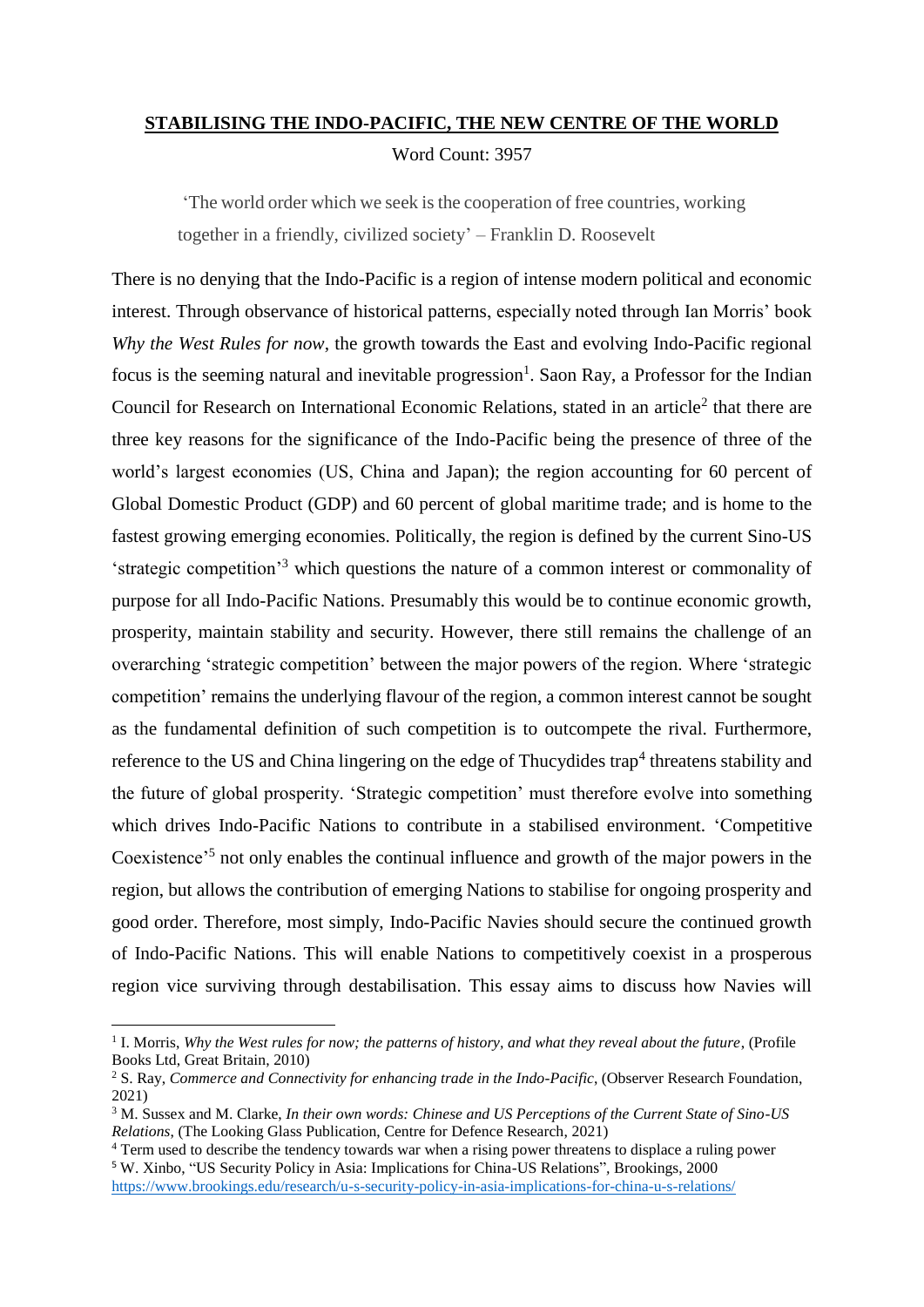contribute to the goal of 'Competitive Coexistence' through military cooperative missions, Humanitarian Aid and Disaster Relief (HADR) priorities, security of natural resources and communication. To understand where Navies should concentrate efforts, the Indo-Pacific must first be defined.



Figure 1: 1571 Indo-Pacific map

The Indo-Pacific and more traditional Asia-Pacific terms have been used interchangeably in the past to loosely define the sea areas and nations bound to the Pacific and Indian Oceans<sup>6</sup>. A map created by Flemish cartographer Abraham Ortelius in 1571 following early circumnavigation of the globe closely resembles modern understanding of nations belonging to the Indo-Pacific (or Asia-Pacific). The map frames only a small portion of the world spanning India, China, across to North America and south to the suspected sight of Australia (labelled "Beach")<sup>7</sup>.

However, there is, in fact, no universal official definition of the Asia Pacific region nor its boundaries<sup>8</sup>. Countries that are inclusive of the term often vary depending on the context. The Asia Pacific Economic Cooperation (APEC) for example consists of nations in both the Western Pacific (predominantly Asian and South-East Asian countries) as well as the Eastern

1

<sup>&</sup>lt;sup>6</sup> "Countries of the Asia-Pacific Region", Daniel K. Inouye Asia-Pacific Center for Security Studies, 2021 <https://apcss.org/about/ap-countries/>

<sup>7</sup> A. Galloway, "What's the Indo-Pacific – and how does the Quad work?", The Sydney Morning Herald, 2021 [https://www.smh.com.au/national/forget-asia-pacific-it-s-the-indo-pacific-we-live-in-now-where-is-that-exactly-](https://www.smh.com.au/national/forget-asia-pacific-it-s-the-indo-pacific-we-live-in-now-where-is-that-exactly-20210810-p58hku.html)[20210810-p58hku.html](https://www.smh.com.au/national/forget-asia-pacific-it-s-the-indo-pacific-we-live-in-now-where-is-that-exactly-20210810-p58hku.html)

<sup>8</sup> "APAC Countries 2022", World Population Review, 2022 [https://worldpopulationreview.com/country](https://worldpopulationreview.com/country-rankings/apac-countries)[rankings/apac-countries](https://worldpopulationreview.com/country-rankings/apac-countries)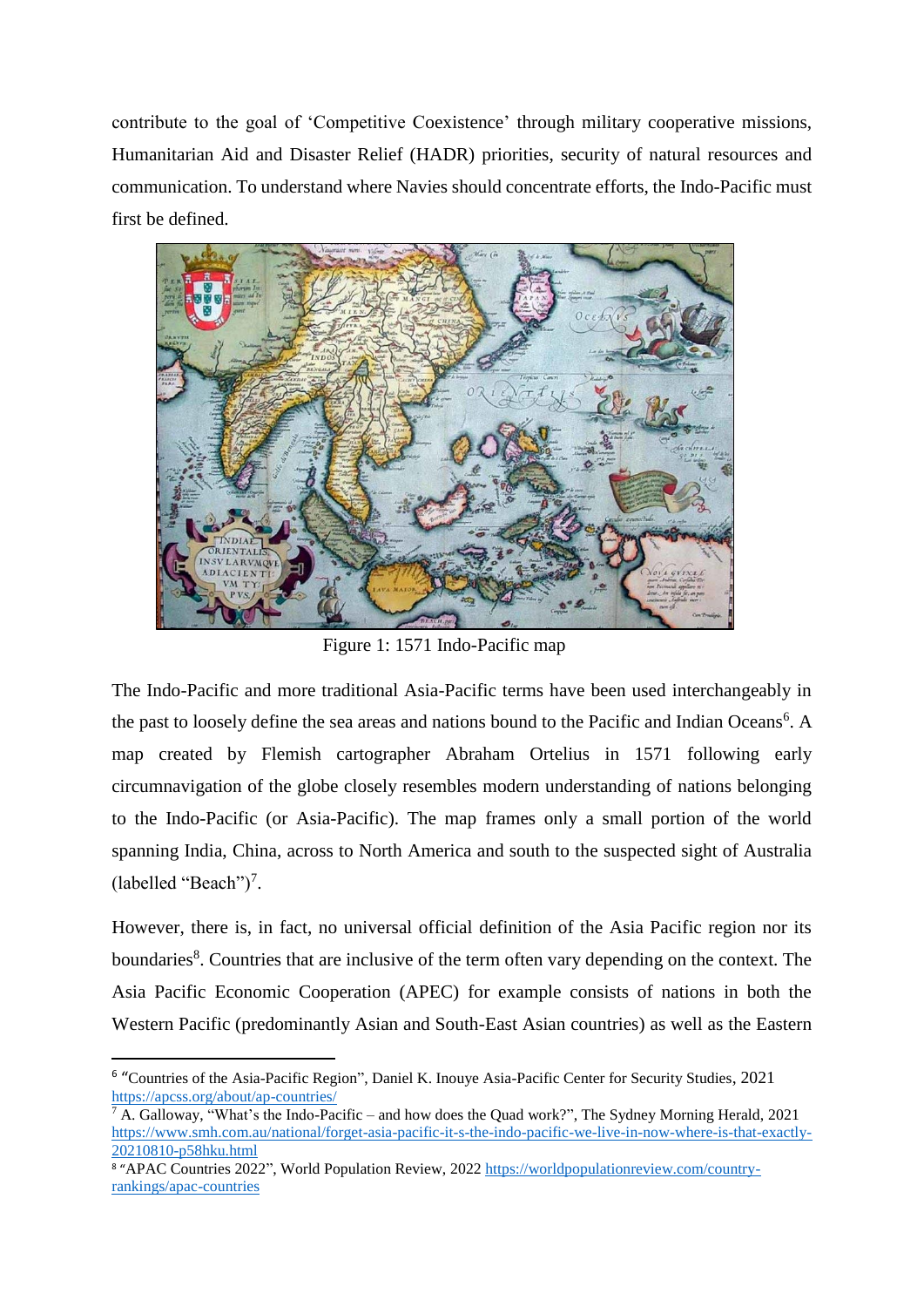Pacific (United States). The goal of APEC is to 'support sustainable economic growth and prosperity in the Asia-Pacific region<sup>'9</sup>. Another example is the Asia Pacific Accreditation Cooperation (APAC), a specialist regional body (recognised by APEC), which 'manages and expands mutual recognition arrangements (MRA)' to 'facilitate acceptance of conformity assessment results' and thus increases 'economic efficiency'<sup>10</sup>. APAC however only consists of nations in the Western Pacific (Asia and South-East Asia including Australia, up to China and Japan). In attempting to define the geography of the Indo-Pacific, APAC and the 1571 map above may be among the closest references. However, whilst the geographical differentiations between the Indo-Pacific and Asia-Pacific are seemingly minimal, the terms are vastly different in their political significance. These political influences include the US focus on India as a rising power in response to the rise of  $China<sup>11</sup>$ ; the merging of Australia into the region as seen by an Indonesian Naval Paper<sup>12</sup>; and the interconnectedness of the Pacific and Indian Oceans for maritime trade and prosperity. The term 'Indo-Pacific' had been referenced by Hillary Clinton, Former US secretary, in 2010 however Australia was the first country to utilise the term in official documents in 2013 (the Defence White Paper and Foreign Policy White Paper)<sup>13</sup>. The term seemed to gain further traction during the Trump administration which revealed certain aspects of US foreign policy; in particular focusing on China<sup>14</sup>. The common theme of the rise of China in competition with the US, seems to be the underlying context in defining boundaries of the term 'Indo-Pacific'. This means when considering how Indo-Pacific Navies can work towards a common interest, the Sino-US relationship cannot be ignored. Therefore, in attempting to define the geographical boundaries of the Indo-Pacific and thus where cooperation should exist between regional Indo-Pacific Navies, it would be prudent to define the area through the lens of the Sino-US 'Strategic Competition'.

<sup>9</sup> APEC Secretariat, "Mission Statement", Asia-Pacific Economic Cooperation, 2021 <https://www.apec.org/about-us/about-apec/mission-statement>

<sup>10</sup> Asia Pacific Accreditation Cooperation, "About APAC", 2022 <https://www.apac-accreditation.org/about/> <sup>11</sup> A. Galloway, "What's the Indo-Pacific – and how does the Quad work?", The Sydney Morning Herald, 2021 [https://www.smh.com.au/national/forget-asia-pacific-it-s-the-indo-pacific-we-live-in-now-where-is-that-exactly-](https://www.smh.com.au/national/forget-asia-pacific-it-s-the-indo-pacific-we-live-in-now-where-is-that-exactly-20210810-p58hku.html)[20210810-p58hku.html](https://www.smh.com.au/national/forget-asia-pacific-it-s-the-indo-pacific-we-live-in-now-where-is-that-exactly-20210810-p58hku.html)

<sup>12</sup> P. Pengkajian and M. Seskoal, *Indonesia-Australia Maritime Security: Challenges and Cooperation*, (Joint Publication Indonesian Navy – RAN, Seskoal Press, Indonesia Naval Command and Staff College, 2020) <sup>13</sup> A. Galloway, 2021

<sup>&</sup>lt;sup>14</sup> M. Siow, "What is the Indo-Pacific region and why does the US keep using this term?", 2021 [https://www.scmp.com/week-asia/politics/article/3146363/what-indo-pacific-region-and-why-does-us-keep](https://www.scmp.com/week-asia/politics/article/3146363/what-indo-pacific-region-and-why-does-us-keep-using-term)[using-term](https://www.scmp.com/week-asia/politics/article/3146363/what-indo-pacific-region-and-why-does-us-keep-using-term)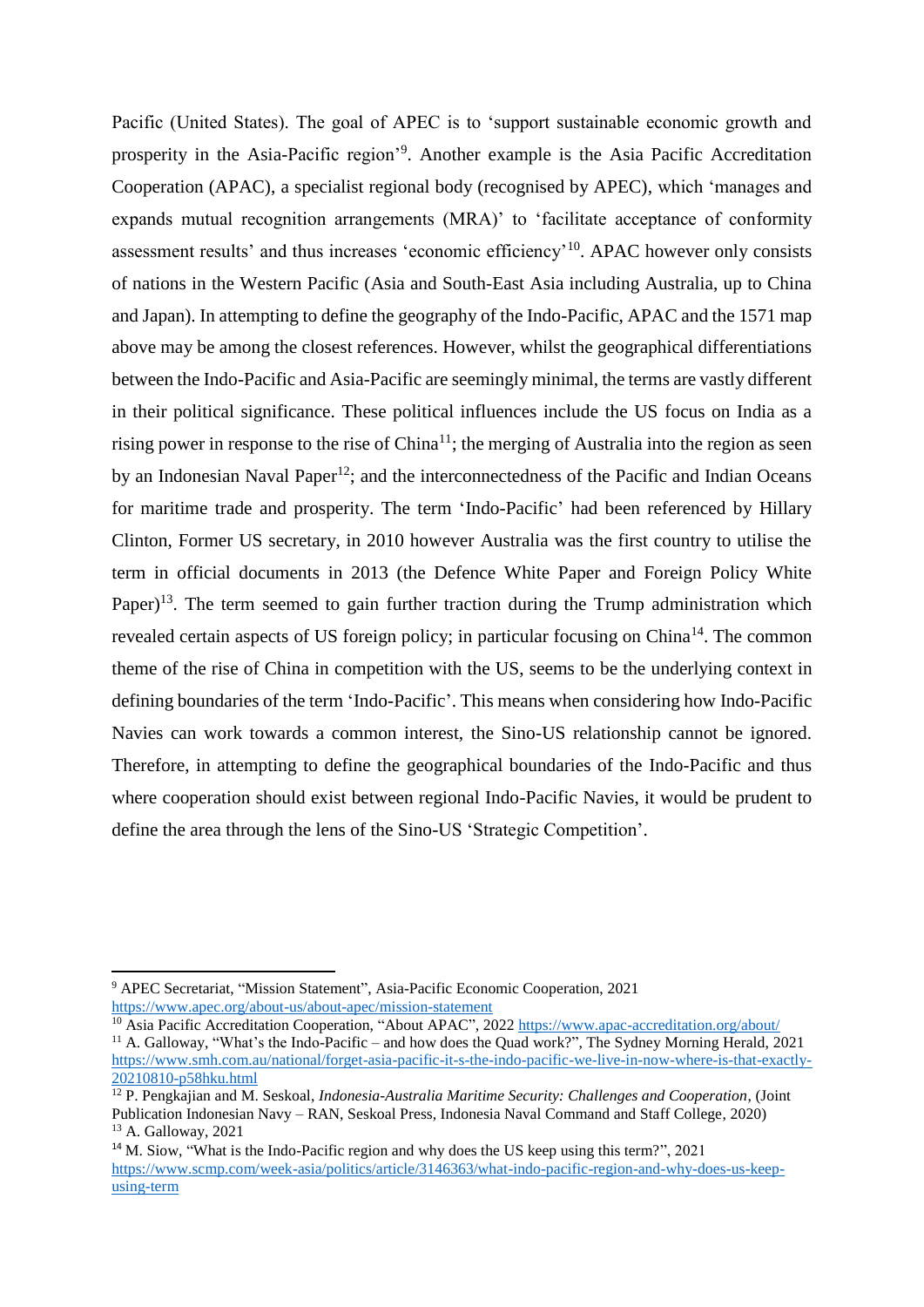

Figure 2: Indo-Pacific Region

Figure 2 demonstrates the geography of the Sino-US 'Strategic Competition' by the overlap of the US Indo-Pacific Strategy (indicated in blue) and the 'One Belt, One road initiative' (indicated in red) through Malaysia, Vietnam and Taiwan. Note also that the four countries linked by the US Indo-Pacific Strategy are part of the Quadrilateral Security Dialogue (or 'Quad' for short). Formed in 2004, it was later abandoned in 2008 following claims (by China) it was an "Asian NATO" designed to contain China<sup>'15</sup>. The problem that lies in this region of overlapping and competing foreign policies is how all Indo-Pacific nations are able to build stability and coexist; especially where it is currently defined by 'Strategic Competition' supposedly destined for war. Enter Thucydides.

'The defining question about global order in the decades ahead will be: Can China and the United States escape Thucydides' Trap? The historian's metaphor reminds us of the dangers two parties face when a rising power rivals a ruling power – as Athens did in  $5<sup>th</sup>$  century BC and Germany did at the end of the  $19<sup>th</sup>$  century. Most such challenges have ended in war. Peaceful cases required huge adjustments in the attitudes and actions of the

<sup>&</sup>lt;sup>15</sup> A. Galloway, "What's the Indo-Pacific – and how does the Quad work?", The Sydney Morning Herald, 2021 [https://www.smh.com.au/national/forget-asia-pacific-it-s-the-indo-pacific-we-live-in-now-where-is-that-exactly-](https://www.smh.com.au/national/forget-asia-pacific-it-s-the-indo-pacific-we-live-in-now-where-is-that-exactly-20210810-p58hku.html)[20210810-p58hku.html](https://www.smh.com.au/national/forget-asia-pacific-it-s-the-indo-pacific-we-live-in-now-where-is-that-exactly-20210810-p58hku.html)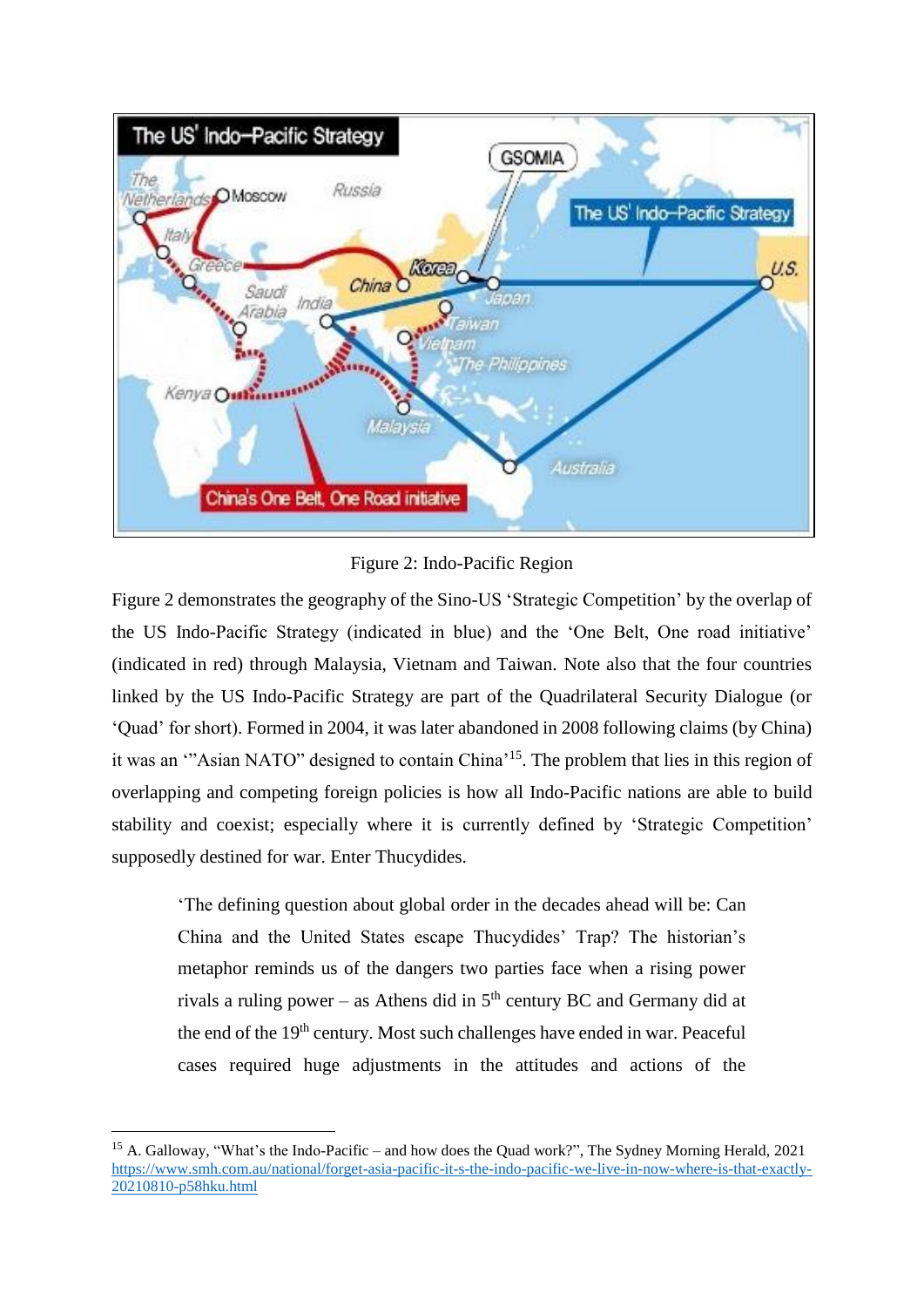governments and the societies involved' – Grahamn Allison, Financial Times, 2012<sup>16</sup>

'It was the rise of Athens and the fear that this instilled in Sparta that made war inevitable' - Thucydides

In 2012, Graham Allison (an American political scientist) created the concept of the 'Thucydides Trap' which was based on the above quote by the Ancient Athenian and Military General, Thucydides<sup>17</sup>. 'Thucydides Trap' was used to describe a tendency towards war whereby a rising power challenges a ruling power. In 2017, Allison likened the inevitable conflict between Athens and Sparta in the Peloponnesian War to the current Sino-US strategic competition in his book *Destined for War*. 'Rise' and 'Fear' were identified as the dynamic driving factors towards the Peloponnesian war and thus a 'trap' that US and China are to avoid as to maintain Indo-Pacific stability and prevent inevitable war. Whilst there are some inaccuracies in comparing the Sino-US relationship to Athens and Sparta (for example, 'Rise' referenced by Thucydides was typically territorial expansion which is not the problem between the US and China)<sup>18</sup>, the rise of China is not fully understood and to the current ruling power this is at times comprehended as threatening and thus a source of 'fear'. The development of Chinese foreign policy historically from 韬光养晦 '*taoguangyanghui*' (keeping a low profile and bide your time) to 奋发有为 '*fenfayouwei*' (striving for achievement)<sup>19</sup> demonstrates China intends to continue to 'rise'. This means the avoidance of 'fear' should be the focus in maintaining a peaceful and therefore prosperous and stable Indo-Pacific. Striving for 'Competitive Coexistence' means to aim for a trend of multipolarization in the region, meaning a distribution of power and interdependence which can significantly contribute to stability and prosperity. Therefore, Indo-Pacific Navies must ensure Indo-Pacific Nations continued growth with the intent to promote interdependence, autonomous contribution and thus a 'Competitive Coexistence' for the US and China.

The Indo-Pacific is a region characterised by the marine economy due to its economic significance and percentage of global maritime trade. Due to the significance of the sea domain

<sup>16</sup> A. Misenheimer, *Thucydides' Other "Traps": the United States, China and the prospect of "Inevitable" war*, (National War College, Washington, 2019)

A. Misenheimer

<sup>18</sup> A. Misenheimer

<sup>19</sup> M. Sussex and M. Clarke, *In their own words: Chinese and US Perceptions of the Current State of Sino-US Relations*, (The Looking Glass Publication, Centre for Defence Research, 2021)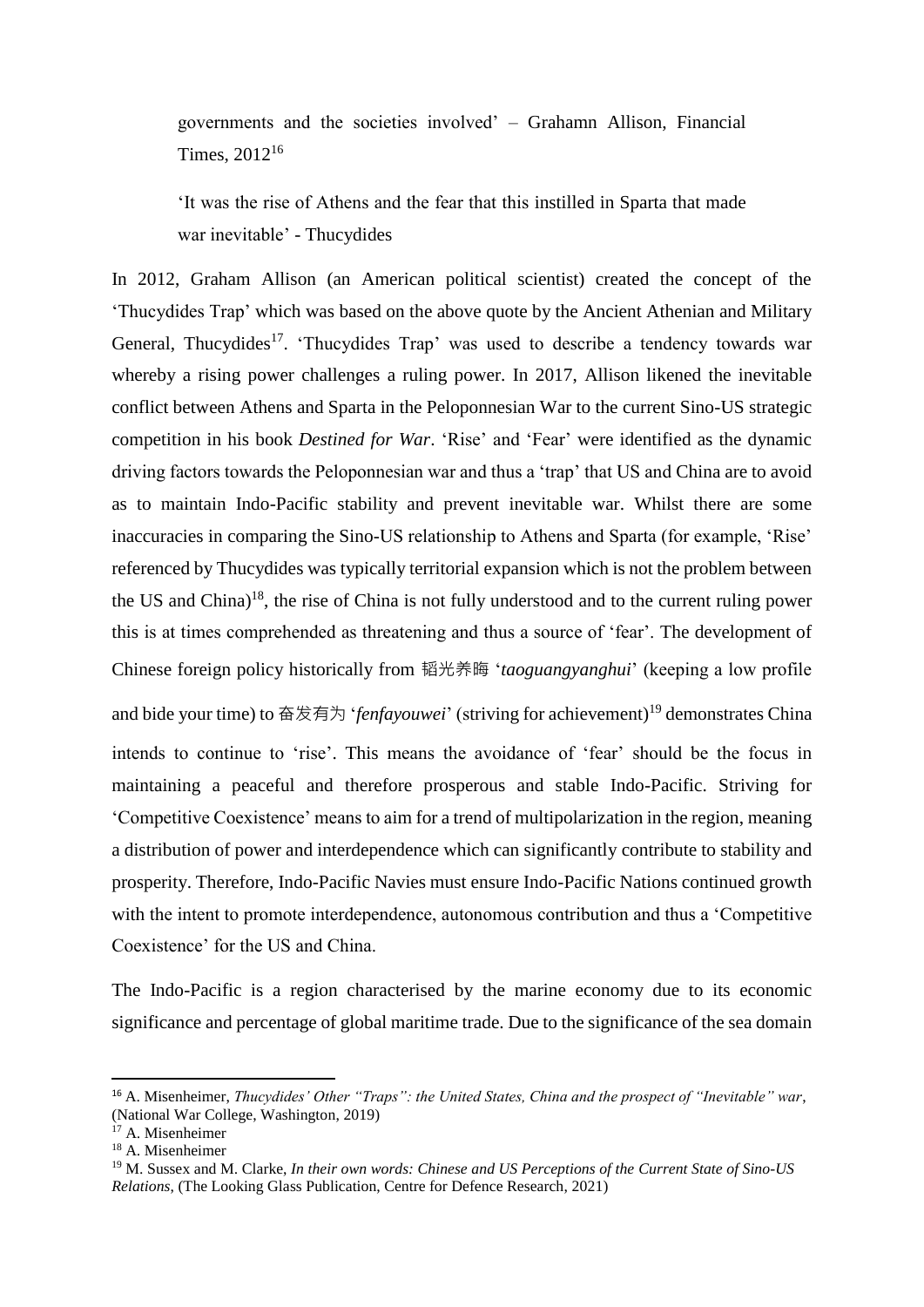in this region, Indo-Pacific Navies are at the forefront of promoting stability, security and prosperity through ongoing military collaboration and mutual trust. This mutual trust and military collaboration can also contribute towards reducing environmental risks in the region which would impact on the growth of emerging economies. In considering the environment and climate of the Indo-Pacific, the region is governed by transient conditions and monsoonal seasons resulting in nutrient rich waters. Whilst the monsoonal trends are a yearly cycle due to the movement of the Intertropical Convergence Zone (ITCZ), worsening storm conditions and increasing prevalence of natural disasters are attributed to the evolving Climate. According to the 2020 Ecological Threat Register, the region has 'suffered the most natural disasters in the last 30 years' and will continue to witness increasing stress (specifically water related) in the coming 20 years<sup>20</sup> due to current ecological threats and climate change. Organisations, such as APEC, recognise the need for environmentally sustainable methods for economies to cooperate towards prosperity as well as address the risks to stability from Climate Change and ecological threats<sup>21</sup>. The problem of destructive overfishing and overexploitation of natural resources in the region is one key ecological threat. Destructive fishing methods include poison fishing and bottom trawling which cause extensive reef damage as well as overfishing due to 'illegal, unreported and unregulated (IUU)' fishing<sup>22</sup>; not to mention the contribution to pollution in the region from poisons utilised as well as abandoned or discarded ghost nets. Water pollution and acidification from these forms of destructive fishing in turn contributes to Climate Change<sup>23</sup> whilst overfishing induces heightened localised stress due to limited food availability. An example of a successful military cooperative exercise which can be replicated between Indo-Pacific Navies to regulate fishing in the region is the recent Australia and Indonesia combined maritime patrol AUSINDO CORPAT 2021. The five-day patrol was conducted along the shared maritime border between Australia and Indonesia with the aim of deterring illegal fishing<sup>24</sup>. The AUSINDO CORPAT 2021 is an example of Indo-Pacific Navies building mutual

<sup>20</sup> Vision of Humanity, "Natural Disasters & Water Stress Threaten Asia-Pacific", Institute for Economics and Peace (IEP), 2022, [https://www.visionofhumanity.org/more-natural-disasters-and-water-stress-threaten-asia](https://www.visionofhumanity.org/more-natural-disasters-and-water-stress-threaten-asia-pacific/)[pacific/](https://www.visionofhumanity.org/more-natural-disasters-and-water-stress-threaten-asia-pacific/)

<sup>21</sup> "Supporting the Indo-Pacific to tackle climate change*",* Australian Government Department of Foreign Affairs and Trade, [https://www.dfat.gov.au/international-relations/themes/climate-change/supporting-indo](https://www.dfat.gov.au/international-relations/themes/climate-change/supporting-indo-pacific-tackle-climate-change)[pacific-tackle-climate-change](https://www.dfat.gov.au/international-relations/themes/climate-change/supporting-indo-pacific-tackle-climate-change)

<sup>&</sup>lt;sup>22</sup> K. DeRidder and S. Nindang, "Southeast Asia's Fisheries Near Collapse from Overfishing", The Asia Foundation, California, 2018, [https://asiafoundation.org/2018/03/28/southeast-asias-fisheries-near-collapse](https://asiafoundation.org/2018/03/28/southeast-asias-fisheries-near-collapse-overfishing/)[overfishing/](https://asiafoundation.org/2018/03/28/southeast-asias-fisheries-near-collapse-overfishing/)

<sup>&</sup>lt;sup>23</sup> "Climate and Security in the Indo-Asia Pacific", Planetary Security Initiative, 2020, <https://www.planetarysecurityinitiative.org/news/climate-and-security-indo-asia-pacific>

<sup>&</sup>lt;sup>24</sup> "Australia and Indonesia conduct combined maritime patrol", Department of Defence, Defence News, 2021, <https://news.defence.gov.au/media/media-releases/australia-and-indonesia-conduct-combined-maritime-patrol>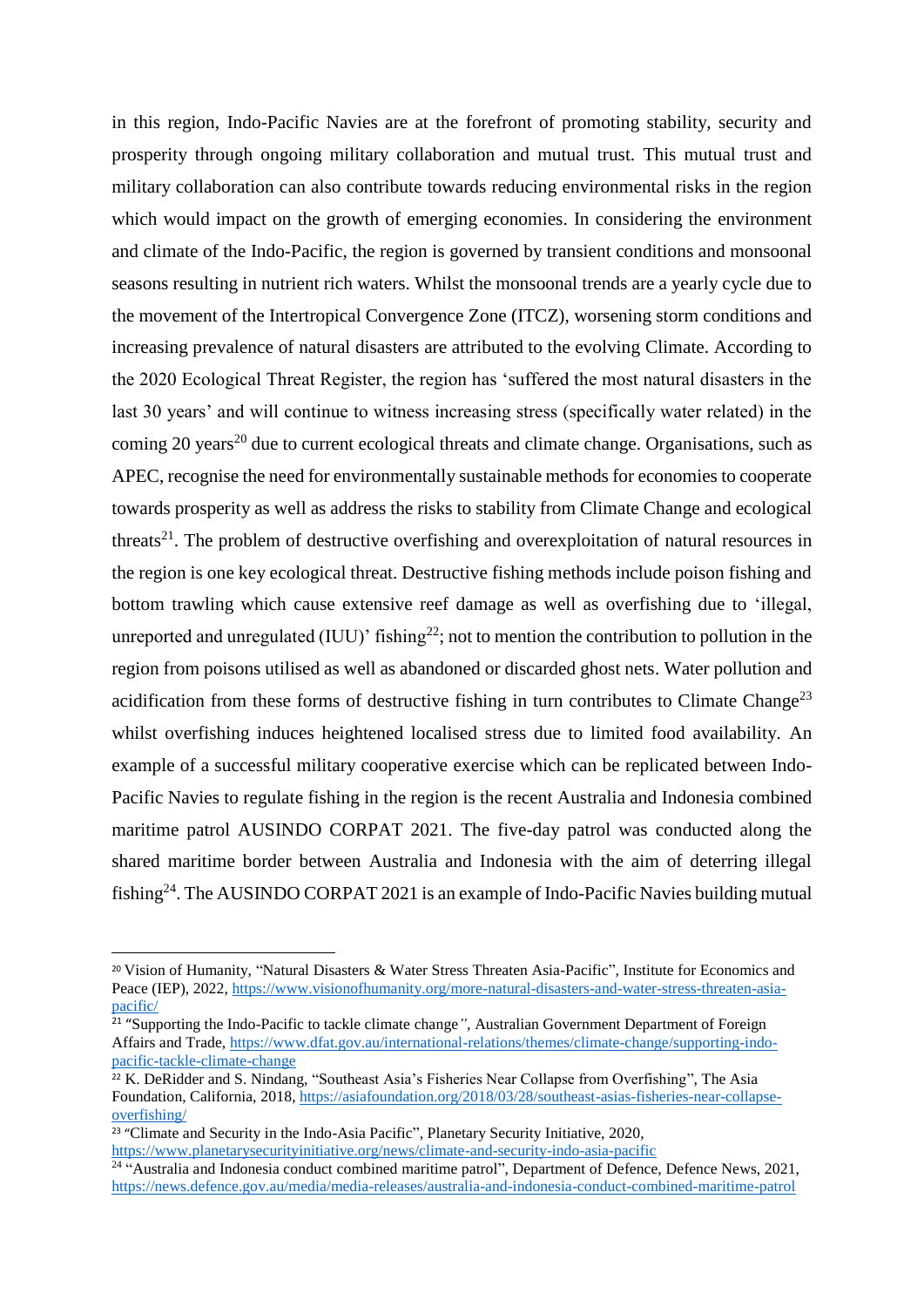trust and collaboration towards ensuring a secure future for the fishing industry. This sees the reduction of ecological and Climate Change threat stressors as well as subsequently ensuring availability of resources for continued economic growth. Coordinated patrols within the region between Indo-Pacific Navies will continue to promote interconnectedness as well as prompt all Nations to autonomously contribute.

Climate Change is another emerging threat with potentially catastrophic impacts to the physical and strategic environment<sup>25</sup>. As stated previously, the frequency and intensity of natural disasters is increasing which has the potential to pose threat to the wellbeing and security of Nations in the region. "Changes in the oceans are a particular focal point. The Indo-Asia Pacific's coastal megacities and its far-flung island nations are highly vulnerable to sea level rise, storm surges, and saltwater intrusion into freshwater aquifers."<sup>26</sup> Sea level rise for example has the potential to impact defined maritime boundaries and thus the security of Nations. Meanwhile disruptions to supply chain components due to projected Climate Changes poses a very real threat to economic development and prosperity. Noting the emergence of growing economies in the region whom are at risk of being severely impacted by Climate Change (e.g. Pacific Islands and Indonesian Archipelago) and therefore the increased stressors impacting the Nations sense of security; reaching the goal of 'Competitive Coexistence' through multipolarization and maintaining security in the region becomes challenging.

'Climate change acts as a threat multiplier, increasing security threats across the Indo-Pacific region, from increasingly devastating storms and sea level rise, to migrating fish stock compromising the region's food security. The region's megacities are at particular risk, which will only intensify with high temperatures and warmer waters. Now is the time for "climate proofing" measures, from incorporating climate security risks into foreign and defense policies in the region, to strengthening capacities for Humanitarian Assistance and Disaster Relief. Security organizations should work together with diplomatic, development and disaster response agencies to coordinate preparedness, planning and response' – IMCCS Secretary General, the Honorable Sherri Goodman

<sup>25</sup> S. Fetzek and D. McGinn, "Climate Change is a Security Threat to the Asia-Pacific*"*, The Diplomat, 2020, <https://thediplomat.com/2020/08/climate-change-is-a-security-threat-to-the-asia-pacific/>  $26$  S. Fetzek and D. McGinn, 2020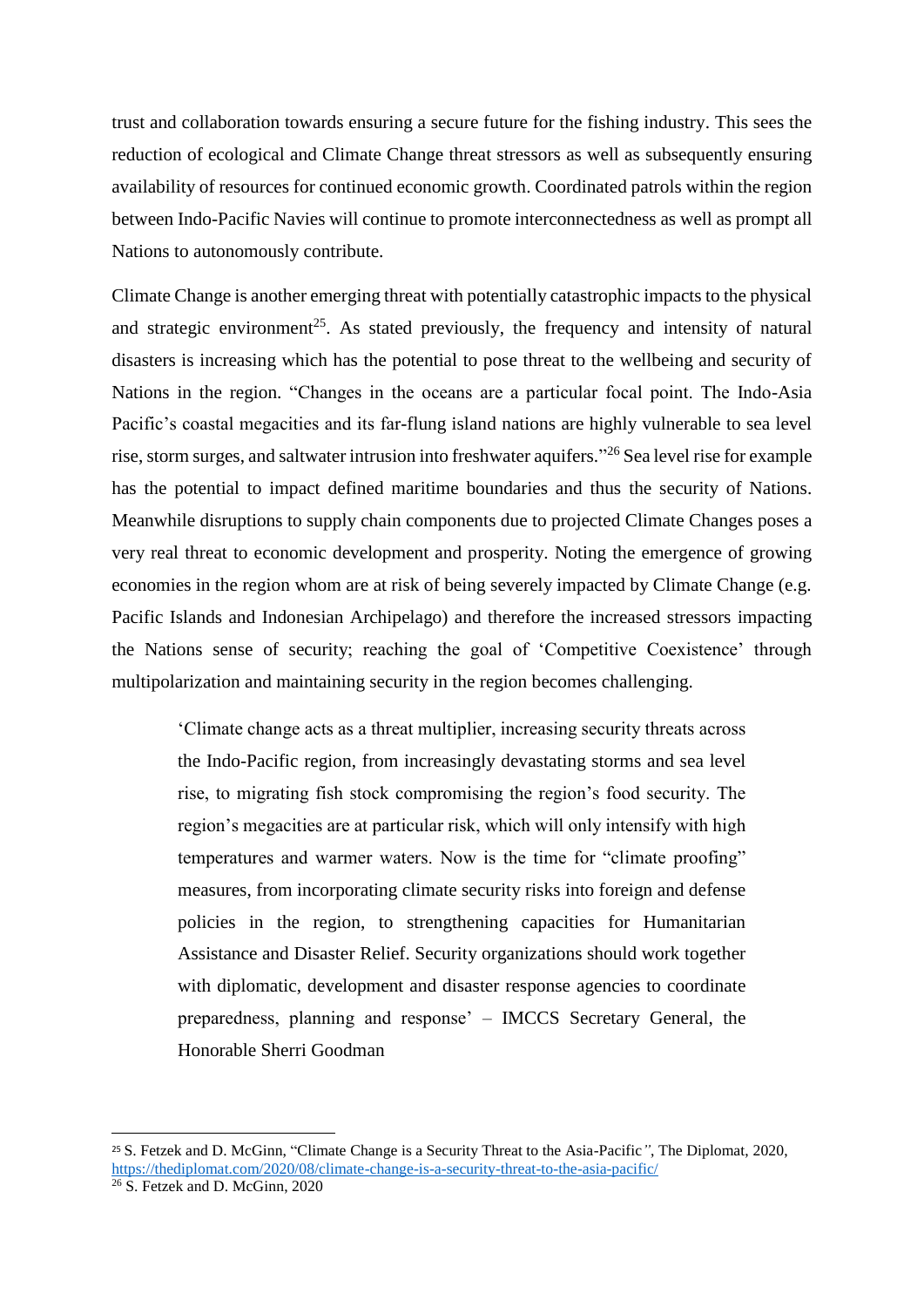Indo-Pacific Navies should identify these regions at higher risk of Natural Disasters and other Climate Change related issues to develop effective response measures. These will need to be executed as quickly as possible to ensure minimal disruption to maritime trade as well as supporting the effected Nation's recovery. The coordinated Humanitarian Aid and Disaster Relief (HADR) efforts following the Boxing Day tsunami in 2004 is a good example which included Australia, Japan, India and the US. However, to truly promote multipolarization in the region, a wider array of Nations including Indonesia, the Pacific Islands, and China should be included in such examples. For a region as large as the Indo-Pacific, it may also be effective if Indo-Pacific Navies were to adopt a state-of-readiness in order to posture and respond to disasters that may occur based on statistical data. In 2011, a statistical assessment of Tropical Cyclone Tracks in the Western North Pacific presented findings relating to frequency and location of Tropical Cyclones. Key findings in particular included a clear overall pattern of storm paths, 'with westward motion at low latitudes (northern hemisphere) and eastward motion at mid and high latitudes' as well as the average occurrence of storms being within the July-October period.<sup>27</sup> Similarly In 2018, a statistical assessment of Tropical Cyclone Tracks in the Southern Hemisphere determined that Global Warming caused tropical expansion<sup>28</sup>. This led to the incidence of tropical cyclones intensifying in the South Indian Ocean whilst Cyclone locations were moving both poleward and towards the equator. The majority of Tropical Cyclones were observed to occur in the January to March period.<sup>29</sup> In considering this statistical data, Indo-Pacific Navies are able to concentrate response plans to the Southern portion of the Indo-Pacific in early and late months of the year whilst focusing in the Northern Indo-Pacific (Philippines and northward) in mid-year. More efficient means of responding to Natural Disasters lead to quicker recoveries and thus continued growth.

Indo-Pacific Navies are able to adopt environmentally sustainable practices to reduce shipping emissions contributing to Climate Change. Shipping Emissions are calculated based on: the weight and ongoing demand for products, distance the vessel must travel, efficiency and fuel used<sup>30</sup>. Whilst the Indo-Pacific is the centre of significant economic growth and prosperity, it

<sup>&</sup>lt;sup>27</sup> E. Yonekura and T. Hall, "A Statistical Model of Tropical Cyclone Tracks in the Western North Pacific with ENSO-Dependent Cyclogenesis", *Journal of Applied Meteorology and Climatology* (2011) Vol 50, No 8, pp. 1725-1739

<sup>&</sup>lt;sup>28</sup> An expansion of the northern and southern latitude boundaries to the tropics

<sup>&</sup>lt;sup>29</sup> H. Ramsay, S. Chand and S. Camargo, "A Statistical Assessment of Southern Hemisphere Tropical Cyclone Tracks in Climate Models", *Journal of Climate*, (2018) Volume 31: Issue 24, Pages 10081 – 10104, American Meteorological Society

 $30$  S. Bullock, "Ten ways to cut shipping's contribution to climate change – from a researcher", The Conversation Media Group, 2021, [https://theconversation.com/ten-ways-to-cut-shippings-contribution-to](https://theconversation.com/ten-ways-to-cut-shippings-contribution-to-climate-change-from-a-researcher-167997)[climate-change-from-a-researcher-167997](https://theconversation.com/ten-ways-to-cut-shippings-contribution-to-climate-change-from-a-researcher-167997)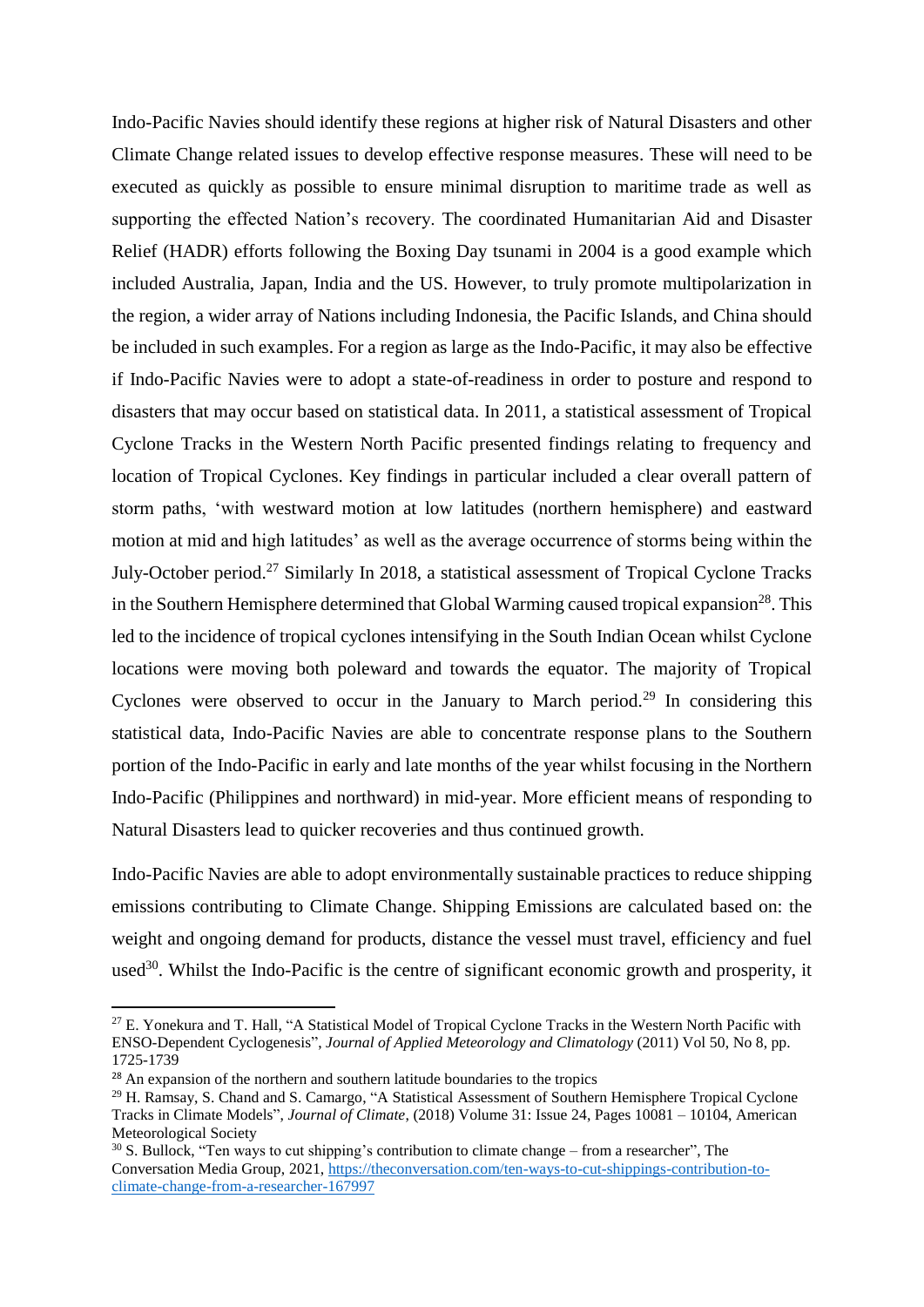is a significant contributor to global emissions. Due to the projected damage this region is causing the Climate, the International Maritime Organisation (IMO) and UN has placed the reduction of shipping emissions high in their priorities. There are varying methods to reduce emissions which include technology and technical changes, naval architecture design and operational measures. In the immediate future, Indo-Pacific Navies are able to focus on operational measures to reduce emissions which in turn builds trust between Nations that the region, in its entirety, cares about Climate impacts on Nation security and prosperity. The International Council on Clean Transportation (ICCT) collaborated on a major study in 2010 to identify 53 different ship types which efficiency technologies could be applied $31$ . The study determined 22 existing technical and operational measures that could immediately be integrated in shipping in order to reduce emissions. These 22 measures were split into 15 groups (Figure 3). When considering the immediate actions Indo-Pacific Navies can take to ensure minimal delays to ongoing patrol requirements, Weather Routing and Speed Reduction will be discussed.

| <b>Propeller Polishing</b>     | <b>Hull Cleaning</b>   | <b>Speed Reduction</b>                    |
|--------------------------------|------------------------|-------------------------------------------|
| <b>Autopilot Upgrade</b>       | <b>Air Lubrication</b> | Main Engine Retrofits                     |
| <b>Water Flow Optimization</b> | <b>Hull Coating</b>    | <b>Speed Controlled Pumps</b><br>and Fans |
| <b>Weather Routing</b>         | <b>Wind Power</b>      | <b>High-Efficiency Lighting</b>           |
| Propeller Upgrade              | Waste Heat Reduction   | <b>Solar Panels</b>                       |

## Figure 3: Technologies and operations strategies to reduce emissions from ships

Weather Routing is a method of utilising currents, weather forecasts and sea conditions to determine a fuel-efficient route for voyages. This method is already used by a large portion of the world's fleet however, noting the dynamic and occasional sporadic nature of some Naval patrols, the method can be employed better by Indo-Pacific Navies. A part of training as a Maritime Warfare Officer (MWO) in Australia includes the introduction of routing charts provided by the UK Hydrographic Office. These charts are based on historical data of statistical weather patterns, wind directions and recommended routes. This data is able to be utilised to determine an effective route and passage plan whilst ensuring fuel efficiency.

<sup>&</sup>lt;sup>31</sup> "Reducing Greenhouse Gas Emissions from Ships", White Paper Number 11, The International Council on Clean Transportation, Washington, 2011, [www.theicct.org](http://www.theicct.org/)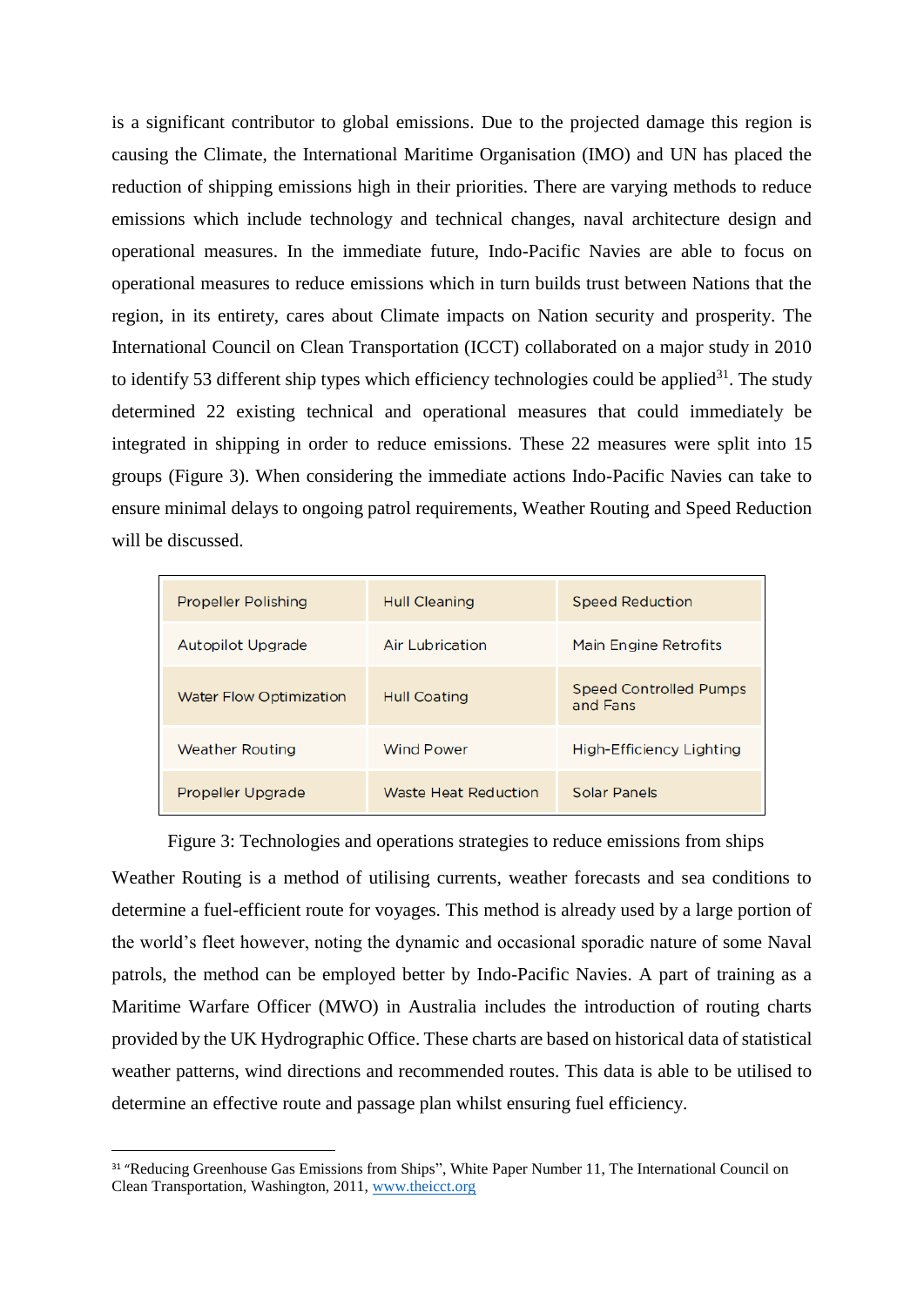

Figure 4: Example Admiralty Routing Chart

Bowditch's *American Practical Navigator* provides further information on the principles of weather routing. In particular, a diagram (Figure 5) is presented which details the performance curves for a commercial vessel proceeding at 18 knots impacted by weather and seas approaching from varying directions. The diagram indicates a ship experiencing following seas will have a reduced impact to ship speed than a ship experiencing head seas, which would most likely travel a far shorter distance in the prevailing conditions with minimal fuel economy. By utilising these methods of weather routing, Indo-Pacific Navies are able to ensure optimum fuel efficiency where possible.



Figure 5: Performance curves for head, beam and following seas

Noting following seas in significant weather conditions maintain ship speeds within 2 to 4kts, where routes are planned to account for a following sea, Indo-Pacific Naval vessels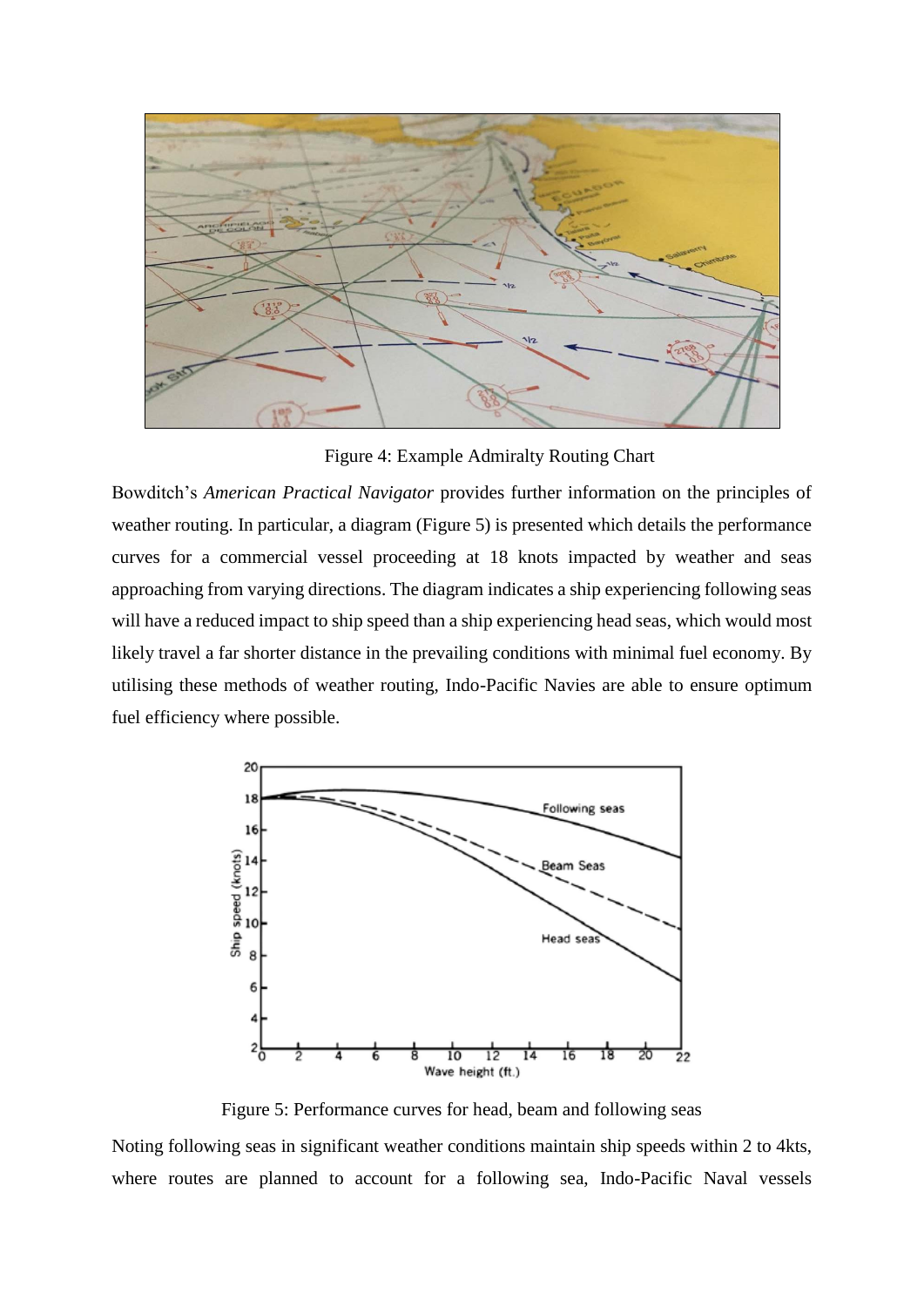subsequently would be able to reduce speed and thus main engine power in order to further conserve fuel. Whilst there are greater opportunities for Indo-Pacific Navies to collaborate on technology advances to reduce emissions in their respective fleets, these immediate operational measures would be effective for Indo-Pacific Navies deployed in collaborative patrols through the region.

In order to effectively conduct collaborative missions or patrols and planning for effective response procedures to build mutual trust between Indo-Pacific Navies, Communication is the final glue. Communication can be achieved through cultural integration which may include ongoing exchange positions throughout Indo-Pacific Navies for valuable information sharing and skill development. Language in particular should become a key focus to Indo-Pacific Navies individual professional development. Language not only allows for communication across borders but certain characteristics of cultures are present within the language. Chinese and Japanese languages, for example, highlight an underlying art to their writing systems (Chinese Calligraphy and Japanese *Kanji*) which draw significant links to their respective cultures. Chinese Calligraphy in particular, when handwritten, has historically referenced the strength or resolve of a significant military general or leader in the Nation and when mimicked by one's own handwriting, is believed to provide insight into the nature of that person. Additionally, the structure and components of a Chinese character can also determine the varying English translations depending on the context. Pidgeon English or *Tok Pisin* (spoken in Papua New Guinea) as well as elements of Indonesia demonstrate an underlying cultural aspect of owning or possessing being important. For example, the phrase 'I don't understand', *Mi no harim gut tok bilong yu*, literally translates to 'I don't understand the speak/ talk belonging to you'. In 2016, Wendy Ayres-Bennett, a Professor of French Philology and Linguistics at the University of Cambridge, wrote an article discussing the recent language policy introduced within the British Army to address growing risks to national security from language shortages. The policy included language studies and cultural training as a core competence in military progression.<sup>32</sup> Adopting a similar policy within Indo-Pacific Navies would therefore provide a number of benefits. Noting the diversity of cultures within the Indo-Pacific, mutual understanding of language and thus culture would provide the foundations for

<sup>32</sup> W. Ayres-Bennett, "How the British military became a champion for language learning", The Conversation Media Group, 2016, [https://theconversation.com/how-the-british-military-became-a-champion-for-language](https://theconversation.com/how-the-british-military-became-a-champion-for-language-learning-60000)[learning-60000](https://theconversation.com/how-the-british-military-became-a-champion-for-language-learning-60000)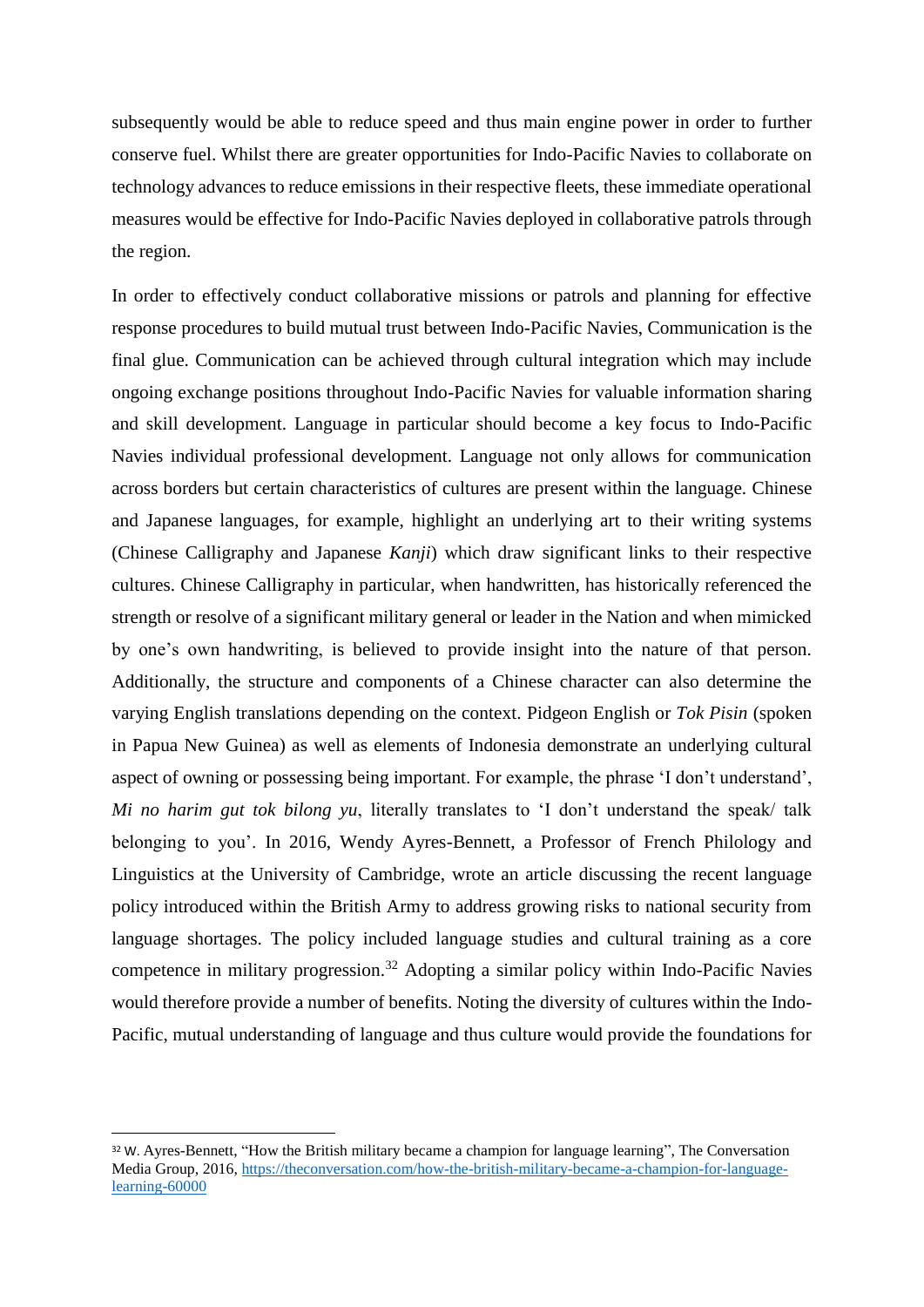coexistence within the region. Such policy would demonstrate a clear intent for Navies to communicate and therefore cooperate.

In conclusion, the Indo-Pacific is defined by evolving regional relationships and economic growth. The Indo-Pacific region is currently defined by 'Strategic Competition' between the rising power, China, and ruling power, US. This means the role of Indo-Pacific Nations and subsequently Indo-Pacific Navies will become increasingly important in maintaining stability, security and ongoing prosperity to evolve beyond 'Strategic Competition' towards 'Competitive Coexistence'. As discussed throughout this essay, Indo-Pacific Navies are to employ various measures including collaborative patrols, HADR response plans, Climate Change considerations and communication development. These measures will promote interconnectedness and interdependence between Nations striving to autonomously contribute to the region and thus maintain global order. It is without a doubt, the future of the world is deeply entwined with the Indo-Pacific region. Therefore, with the vision of a stable, ordered and economically prosperous region at the forefront of all Indo-Pacific Nations (not just the major powers), Che Guevara's words ring true that peaceful coexistence cannot be limited to the powerful countries if we want to ensure world peace.